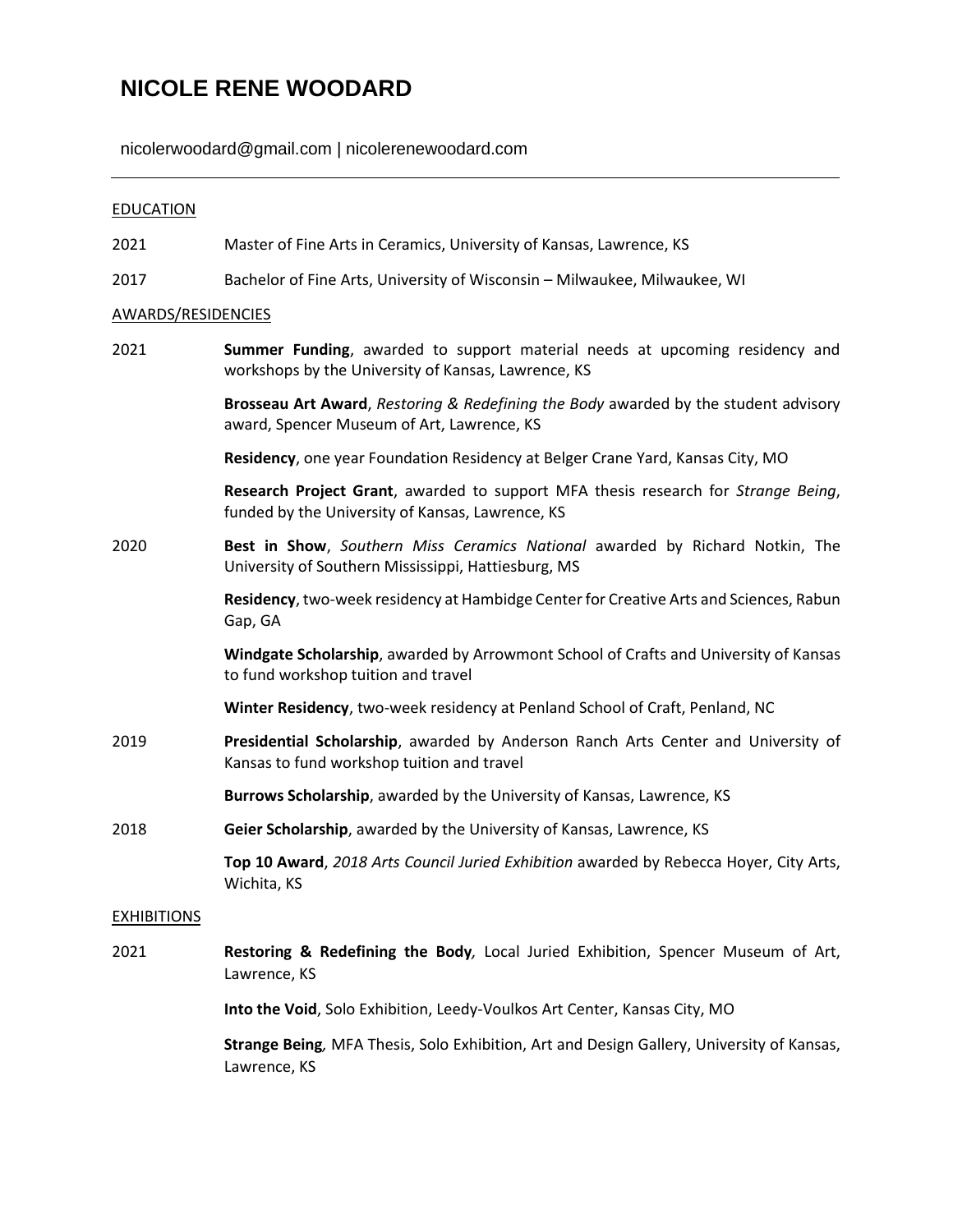2020 **Southern Miss Ceramics National**, National Juried Exhibition, The University of Southern Mississippi, Hattiesburg, MS, Juror: Richard Notkin

MO

**A Ceramic Exhibition**, National Juried Exhibition, The In Art Gallery, [www.theinartgallery.com,](http://www.theinartgallery.com/) Juror: Mathew McConnell

**Bloom Fest: Head Outside**, Regional Invitational Exhibition, Powell Gardens, Kingsville,

**The 23rd San Angelo National Ceramic Competition**, National Juried Exhibition, San Angelo Museum of Fine Arts, San Angelo, TX, Juror Jo Lauria

**Small Favors**, National Juried Exhibition, The Clay Studio, Philadelphia, PA, Jurors Leila Cartier and Jennifer Zwilling

**All the Way Home**, Local Exhibition, Art and Design Gallery, University of Kansas, Lawrence, KS

**Paper and Clay Exhibition**, National Juried Exhibition, Utah State University, Logan, UT, Juror Jessica Brandl

2019 **15 People Present Their Favorite Book**, Local Exhibition, University of Kansas, Lawrence, KS

> **Between the Coasts***,* Local Invitational, Art and Design Gallery, University of Kansas, Lawrence, KS

**Materialize: A Survey of Emerging Artists Working in Clay,** Local Invitational, Art and Design Gallery, University of Kansas, Lawrence, KS

**The New Cool: Emerging Regional Artists***,* Regional Invitational Exhibition, Mark Arts Center, Wichita, KS

**Paper and Clay Exhibition**, National Juried Exhibition, Utah State University, Logan, UT, Juror Yoonmi Nam

**KU/UI Graduate Exchange***,* Regional Group Exhibition, University of Iowa, Iowa City, IA

2018 **2018 Arts Council Juried Exhibition**, Regional Juried Exhibition, City Arts, Wichita, KS, Juror Rebecca Hoyer

**Art of Water II**, Local Juried Exhibition, James May Gallery, Algoma, WI

**Woman Made Midwest**, Regional Juried Exhibition, Woman Made Gallery, Chicago, IL, Juror Deb Flagel

2017 **Figure Exhibition***,* Regional Juried Exhibition, Var Gallery and Studios, Milwaukee, WI, Juror Josh Hintz

**Woven Images***,* Local Group Exhibition, Kenilworth 3rd Floor Gallery, Milwaukee, WI

**BFA Exhibition***,* Local Group Exhibition, Kenilworth 3rd Floor Gallery, Milwaukee, WI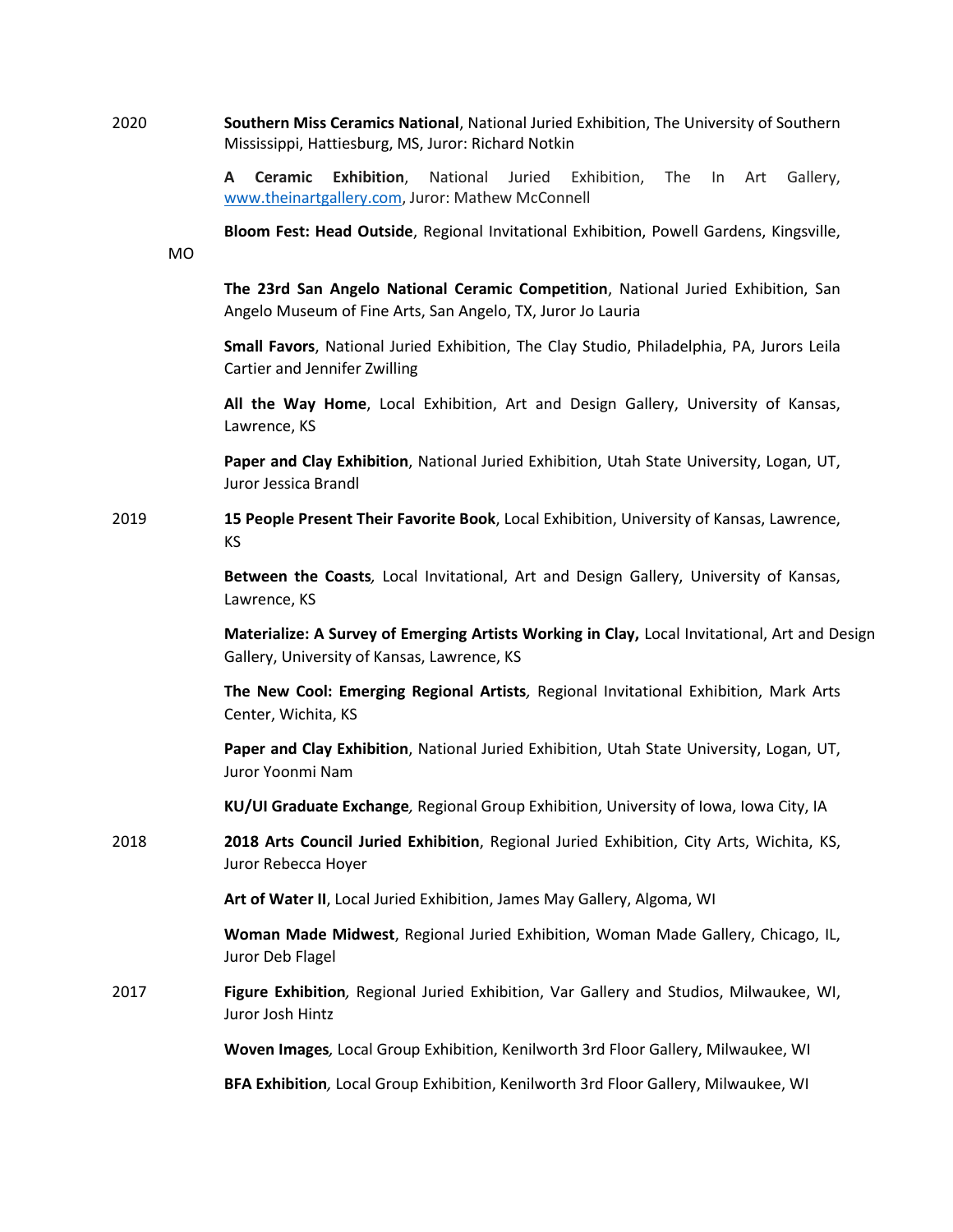# **NICOLE RENE WOODARD**

nicolerwoodard@gmail.com | nicolerenewoodard.com

#### PROFESSIONAL EXPERIENCE

2018 – 2021 **Instructor of Record**, University of Kansas, Lawrence, KS

Taught Fundamentals of Ceramics (wheel throwing, soft slab, coil, surface decoration, glaze application, 5 terms) and Hand building (coil and slab building, figure, clay mixing, paper clay, glaze testing, photo documentation and editing, 1 term)

2017 – 2018 **Gallery Intern/Resident Artist**, James May Gallery, Algoma, WI

Gallery attendant, sold art, art handling, shipped art, assisted director with all exhibitions and events, communicated with artists over email, cash handling, assisted with artist payouts, gallery maintenance, and community engagement.

2017 – 2018 **Co-Op Member**, Clay on Steele, Algoma, WI

Attended bi-weekly meetings, taught 2 week and private workshops in throwing and hand building, fired kilns, recycled clay, cash handling, and assisted with community events.

2017 **Organizer**, Art in Small Spaces at The Haven, Algoma, WI

Curated a holiday pop-up with regional artists in an empty retail space.

**Guest Curator**, Jabberwock Gallery and Studio, Algoma, WI

Curated exhibition with regional artists.

2014 – 2017 **Ceramics Lead**, Studio Arts and Craft Centre, Milwaukee, WI

Managed ceramic studio, proposed and taught 3-8 week workshops in throwing, hand building, and collage, assisted marketing team, community engagement, assisted in large scale events, proposed events, invenstory for ceramics tools and materials, recycled clay, fired kilns, mixed glazes, studio maintenance, cash handling, monitor hours, attended biweekly meetings, and developed weekly craft projects.

2016 **Teaching Assistant**, Introduction to Ceramics, Milwaukee, WI

Assisted the instructor of record in the classroom, prepared demonstrations and presentations, and participated in critique.

**Instructor**, College for Kids, Milwaukee, WI

Taught summer camp workshops for ages 4-18 in hand building

**Designer and Fabricator,** Rishi Tea Holiday Tea ware, Milwaukee, WI